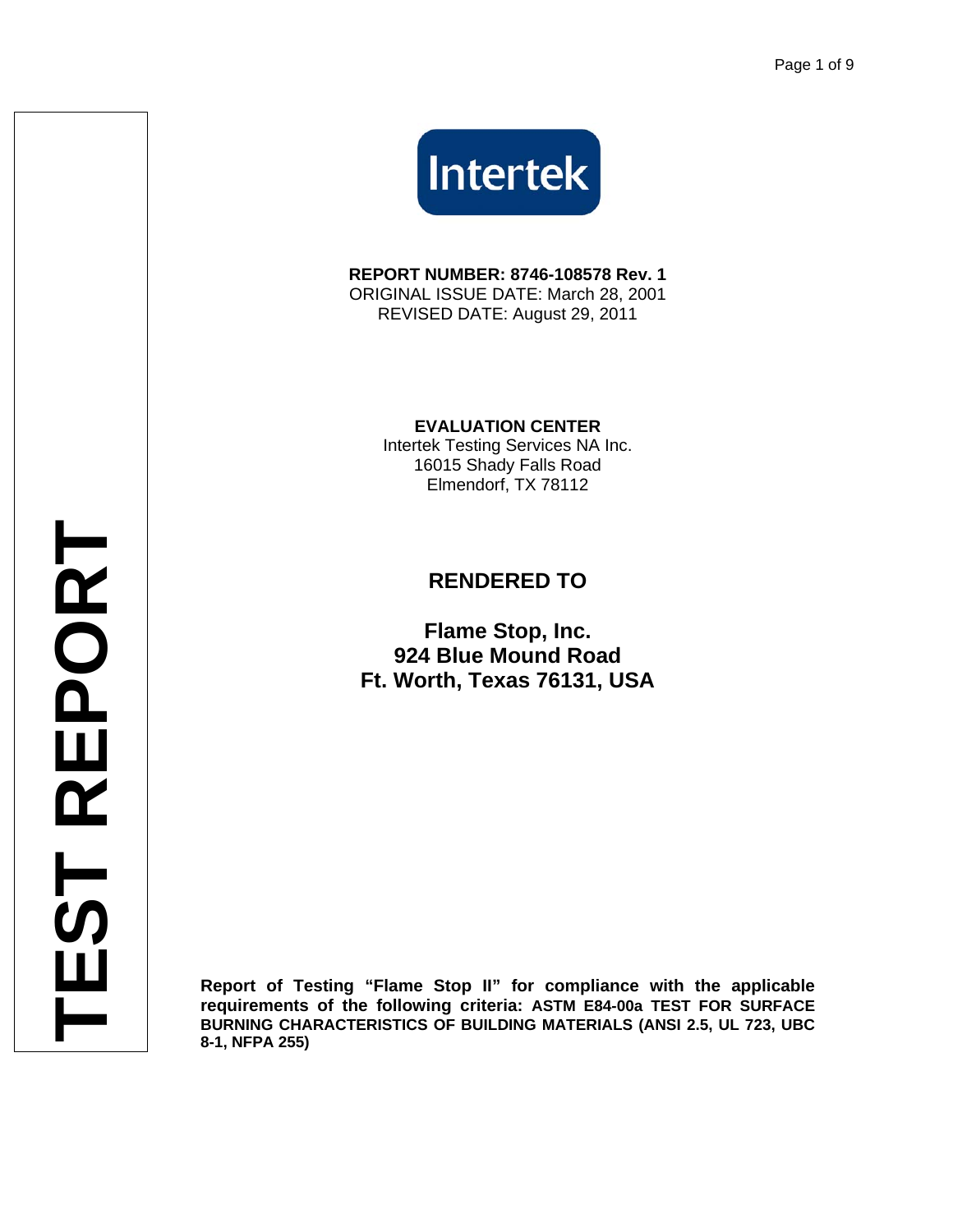#### **ABSTRACT**

|                      | Specimen I. D. "Flame Stop II"                                                                                          |          |
|----------------------|-------------------------------------------------------------------------------------------------------------------------|----------|
| Test Standard:       | ASTM E84-00a TEST FOR SURFACE BURNING<br>CHARACTERISTICS OF BUILDING MATERIALS (ANSI<br>2.5, UL 723, UBC 8-1, NFPA 255) |          |
| Test Date:           | March 27, 2001                                                                                                          |          |
| Client:              | Flame Stop, Inc.                                                                                                        |          |
| <b>Test Results:</b> | <b>FLAME SPREAD INDEX</b><br><b>SMOKE DEVELOPED INDEX</b>                                                               | 25<br>25 |

This report is for the exclusive use of Intertek's Client and is provided pursuant to the agreement between Intertek and its Client. Intertek's responsibility and liability are limited to the terms and conditions of the agreement. Intertek assumes no liability to any party, other than to the Client in accordance with the agreement, for any loss, expense or damage occasioned by the use of the report. Only the Client is authorized to copy or distribute this report and then only in its entirety. Any use of Intertek name or one of its marks for the sale or advertisement of the tested material, product or service must first be approved in writing by Intertek. The observations and test results in this report are relevant only to the sample tested. This report by itself does not imply that the material, product, or service is or has ever been under an Intertek certification program.

Daid 2 Books

Darrell Gonzales Technician 2

Reviewed and approved:

Servando Romo Project Manager August 29, 2011

August 29, 2011

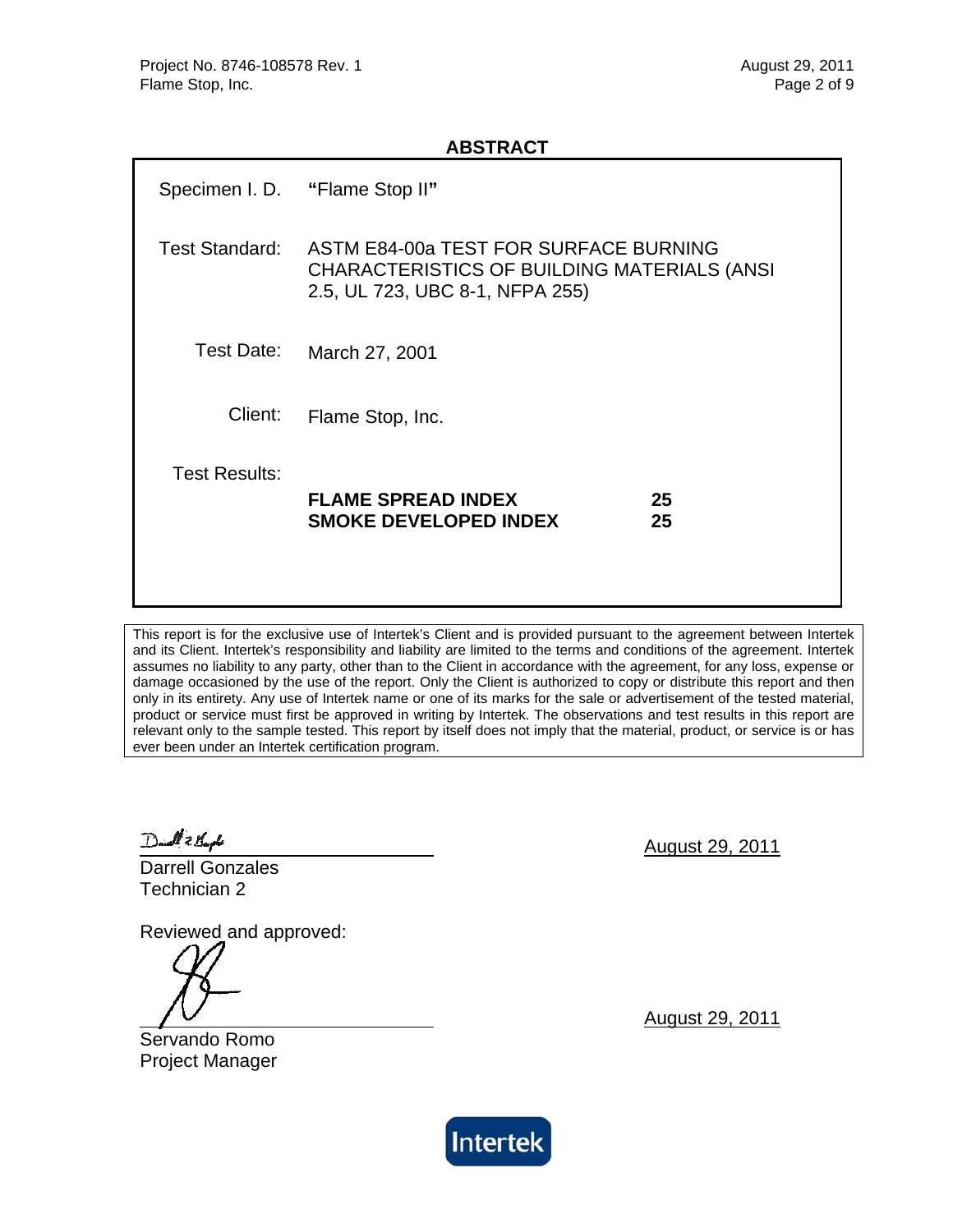#### **I. INTRODUCTION**

This report describes the results of the ASTM E84-00a TEST FOR SURFACE BURNING CHARACTERISTICS OF BUILDING MATERIALS a method for determining the comparative surface burning behavior of building materials. This test is applicable to exposed surfaces, such as ceilings or walls, provided that the material or assembly of materials, by its own structural quality or the manner in which it is tested and intended for use, is capable of supporting itself in position or being supported during the test period.

The purpose of the method is to determine the relative burning behavior of the material by observing the flame spread along the specimen. Flame spread and smoke density developed are reported, however, there is not necessarily a relationship between these two measurements.

"The use of supporting materials on the underside of the test specimen may lower the flame spread index from that which might be obtained if the specimen could be tested without such support... This method may not be appropriate for obtaining comparative surface burning behavior of some cellular plastic materials... Testing of materials that melt, drip, or delaminate to such a degree that the continuity of the flame front is destroyed, results in low flame spread indices that do not relate directly to indices obtained by testing materials that remain in place."

This test method is also published under the following designations:

ANSI 2.5 NFPA 255 UL 723 UBC 8-1

*This standard should be used to measure and describe the properties of materials, products, or assemblies in response to heat and flame under controlled laboratory conditions and should not be used to describe or appraise the fire hazard or fire risk of materials, products, or assemblies under actual fire conditions. However, results of this test may be used as elements of a fire risk assessment which takes into account all of the factors which are pertinent to an assessment of the fire hazard of a particular end use.* 

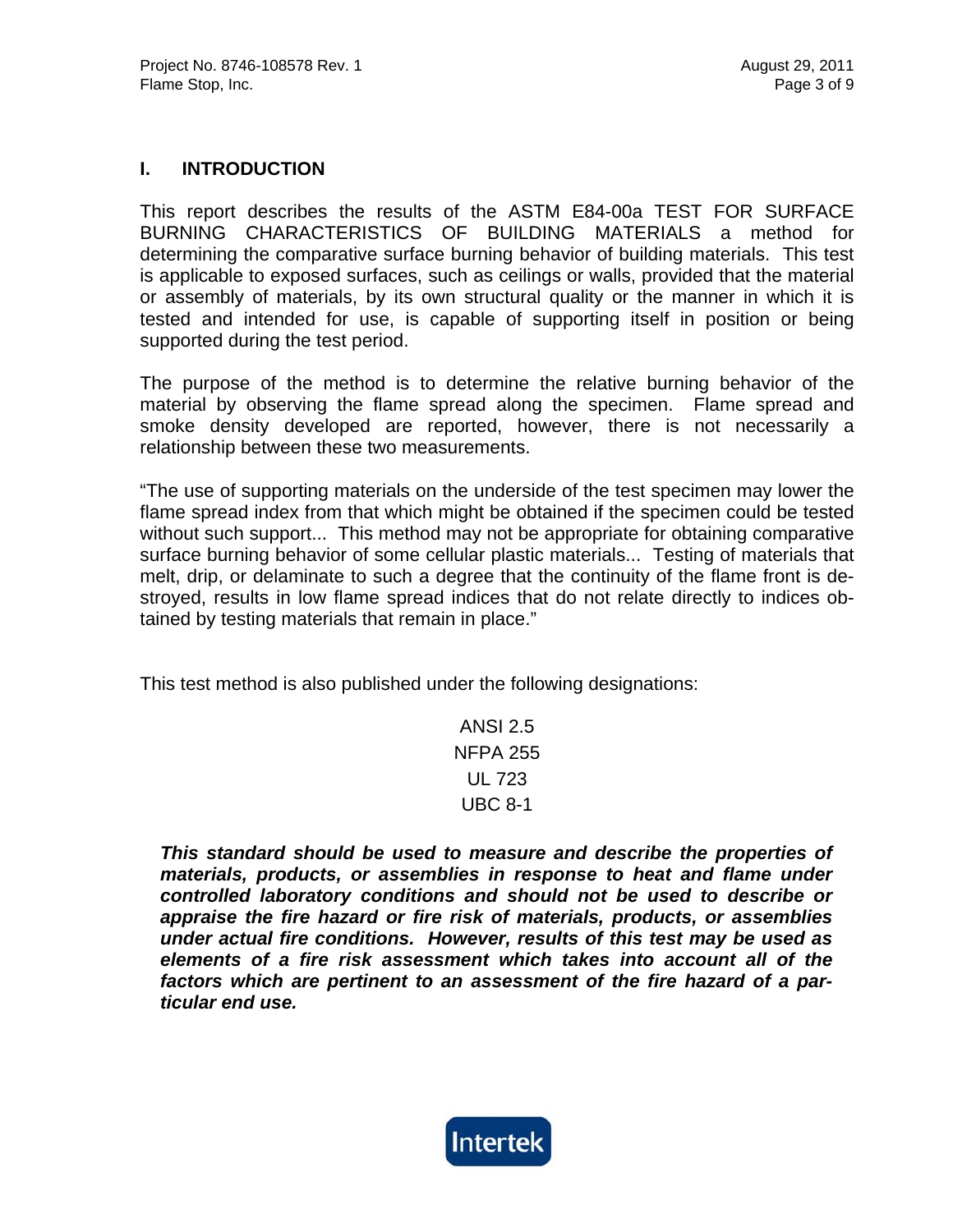#### **IV. PURPOSE**

The ASTM E84 (25 foot tunnel) test method is intended to compare the surface flame spread and smoke developed measurements to those obtained from tests of mineral fiber cement board and select grade red oak flooring. The test specimen surface (18 inches wide and 24 feet long) is exposed to a flaming fire exposure during the 10 minute test duration, while flame spread over its surface and density of the resulting smoke are measured and recorded. Test results are presented as the computed comparisons to the standard calibration materials.

The furnace is considered under calibration when a 10 minute test of red oak decking will pass flame out the end of the tunnel in five minutes, 30 seconds, plus or minus 15 seconds. Mineral fiber cement board forms the zero point for both flame spread and smoke developed indexes, while the red oak flooring smoke developed index is set as 100.

#### **IV. TEST PROCEDURE**

The tests were conducted in accordance with the procedures outlined in the ASTM E84. The specimens are placed directly on the tunnel ledges. As required by the standard, one or more layers of 0.25 inch thick reinforced concrete board are placed on top of the test sample between the sample and the tunnel lid. After the test, the samples are removed from the tunnel, examined and disposed of.

#### **IV. REVISION SUMMARY**

| <b>DATE</b>                                | <b>SUMMARY</b>                                                                                                                                       |
|--------------------------------------------|------------------------------------------------------------------------------------------------------------------------------------------------------|
| <b>Darrell Gonzales</b><br>Davell & Kingle | The specimen name was changed from "Flame Stop II (Modified)"<br>to "Flame Stop II".                                                                 |
| Servando Romo                              | Note: This report was originally created by Guy A. Haby from<br>Omega Point Laboratories. The name of the laboratory changed to<br>Intertek in 2005. |
| August 29, 2011                            |                                                                                                                                                      |

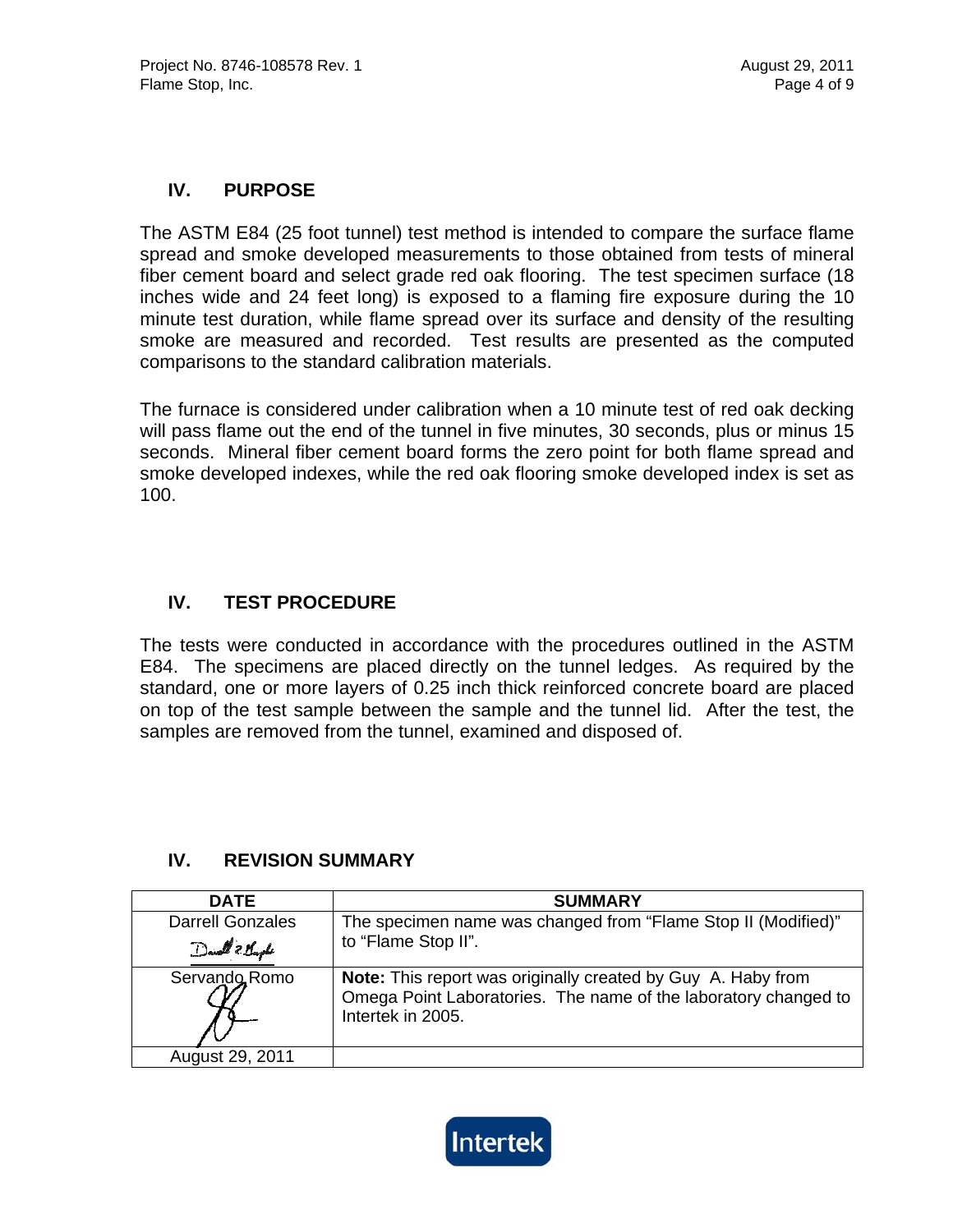### **V. DESCRIPTION OF TEST SPECIMENS**

| Date Received:                        | 3/23/2001 |
|---------------------------------------|-----------|
| Date Prepared:                        | 3/23/2001 |
| Conditioning (73°F & 50% R.H.):       | 4 days    |
| Specimen Width (in):                  | 24        |
| Specimen Length (ft):                 | 24        |
| Specimen Thickness (in):              | 1 in.     |
| Material Weight:                      | N/A       |
| Total Specimen Weight (lbs):          | 114.6     |
| Adhesive or coating application rate: | N/A       |

#### **Mounting Method:**

The specimen was self-supporting and was placed directly on the inner ledges of the tunnel.

#### **Specimen Description:**

The specimen was described by the client as "Flame Stop II, Flame Stop II applied over Douglas Fir Wood at 125 square feet per gallon".

The specimen consisted of a clear FR coating applied to (3) 24 in. wide x 8 foot long x 1 in. (nominal) thick Douglas Fir decks. The decks were constructed from (21) 1 in. x 4 in. (nominal) x 8 foot pieces of Douglas Fir lumber.

The product was received by our personnel in good condition.

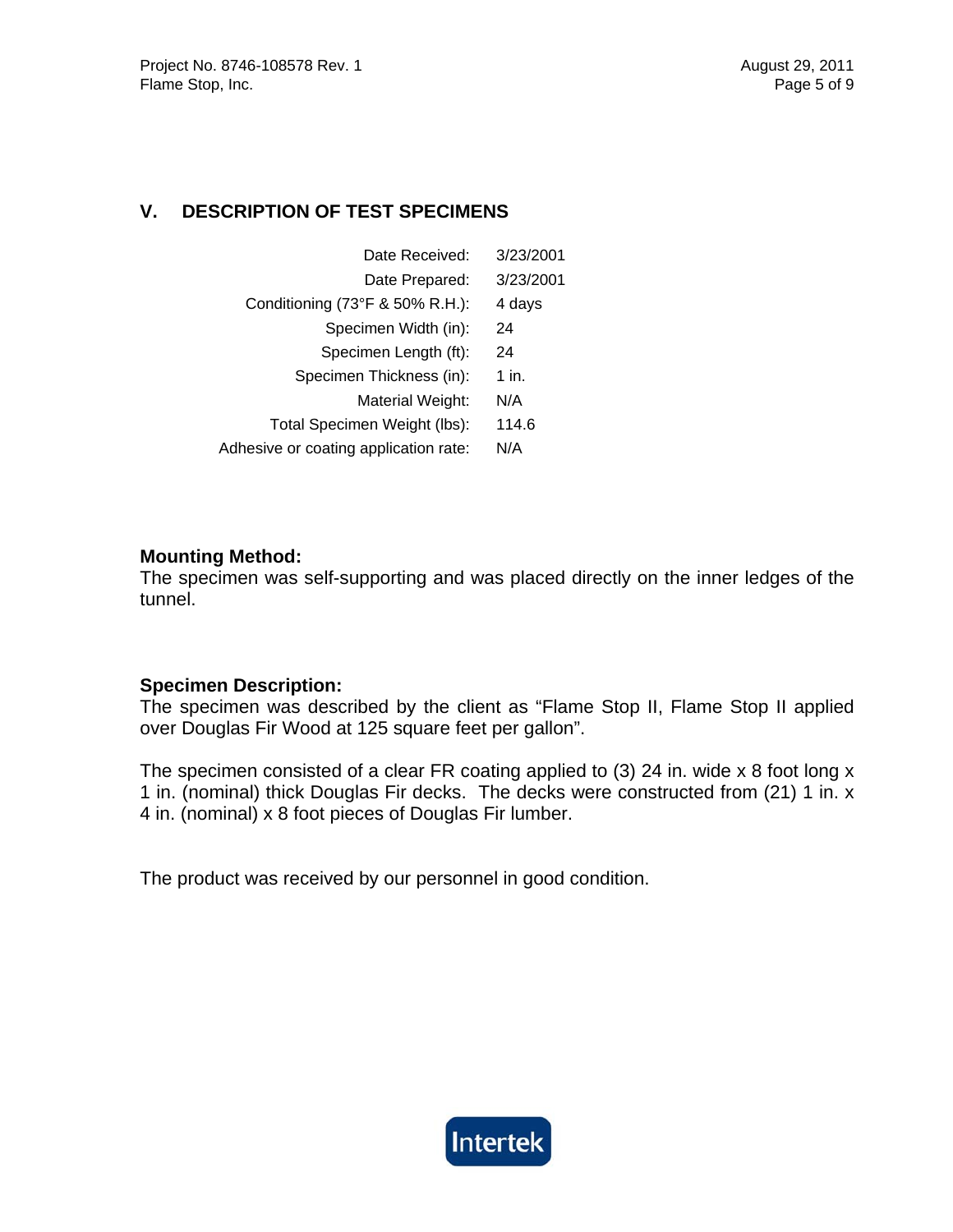#### **VI. TEST RESULTS & OBSERVATIONS**

The test results, computed on the basis of observed flame front advance and electronic smoke density measurements are presented in the following table.

| <b>Test Specimen</b> | <b>Flame Spread</b><br><b>Index</b> | <b>Smoke Developed</b><br><b>Index</b> |
|----------------------|-------------------------------------|----------------------------------------|
| "Flame Stop II"      | 25                                  | 25                                     |

The data sheets are included in Appendix A. These sheets are actual print-outs of the computerized data system which monitors the tunnel furnace, and contain all calibration and specimen data needed to calculate the test results.

#### **VII. OBSERVATIONS**

**During the test, the specimen was observed to behave in the following manner.** 

| Time      |                     |
|-----------|---------------------|
| (min:sec) | <b>Observations</b> |
| 0:36      | Steady ignition     |
| 10:00     | Test ended.         |

After the burners were turned off, a 60+ second after flame was observed.

Note: The specimen appeared to be self-extinguishing.

#### **After the test, the specimen was observed to be damaged as follows:**

| <b>Distance</b><br>(FEET) | <b>Damage Descriptions</b>                    |
|---------------------------|-----------------------------------------------|
| $0 - 8$                   | The specimen was charred.                     |
| $8 - 24$                  | The specimen had a light black discoloration. |

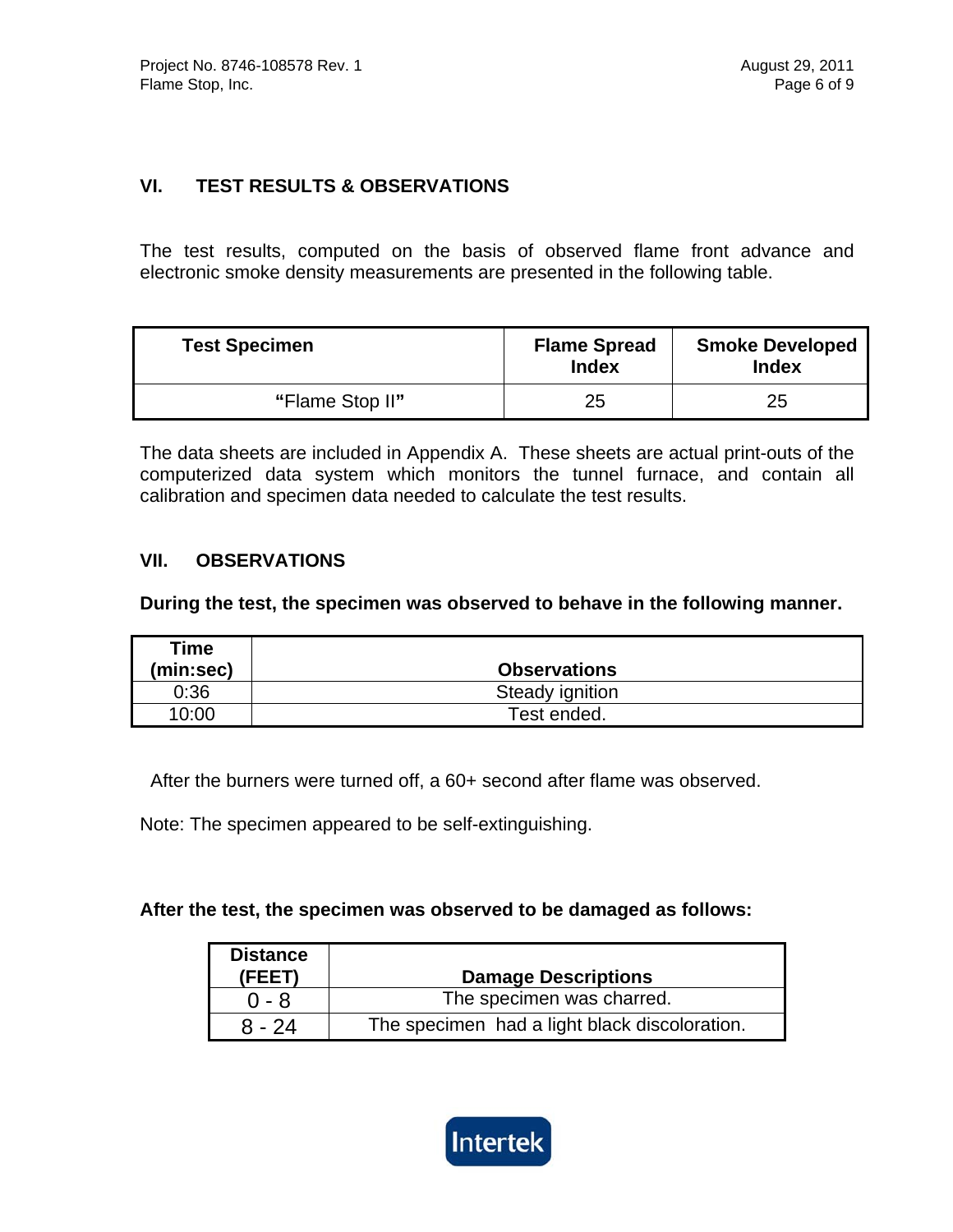## **APPENDIX A ASTM E84 DATA SHEETS**

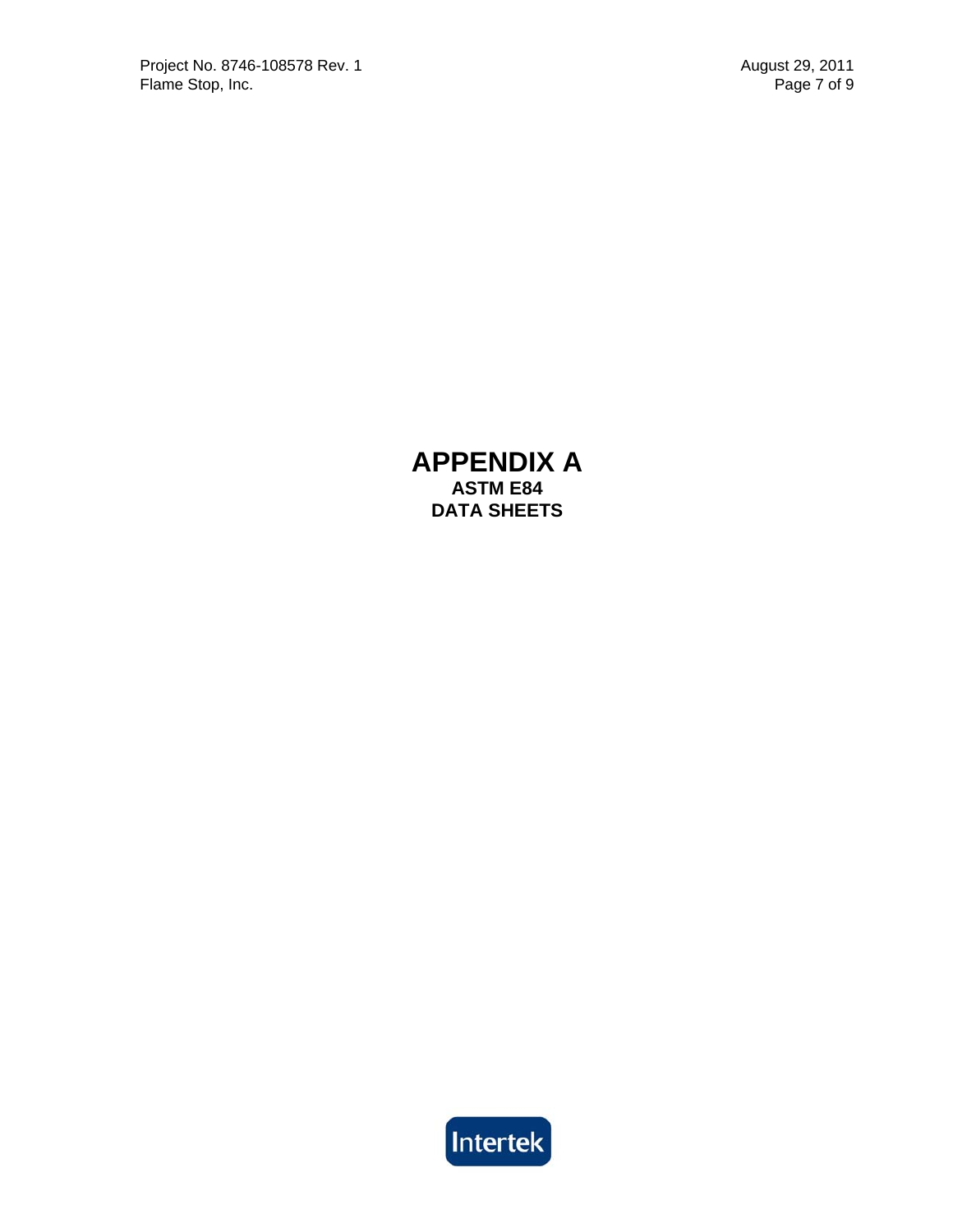# **TEST RESULTS**

**FLAMESPREAD INDEX:** 25

#### **SMOKE DEVELOPED INDEX:** 25

# **SPECIMEN DATA...**

| Time to Ignition (sec): 36                      |       |
|-------------------------------------------------|-------|
| Time to Max FS (sec): 296                       |       |
| Maximum FS (feet): 5.2                          |       |
| Time to 980 <sup>#</sup> F (sec): Never Reached |       |
| Max Temperature (°F):                           | 682   |
| Time to Max Temperature (sec):                  | 594   |
| Total Fuel Burned (cubic feet):                 | 40.06 |

FS\*Time Area (ft\*min): 45.1 Smoke Area (%A\*min): 24.4 Fuel Area (°F\*min): 6040.9 Fuel Contributed Value: 14 Unrounded FSI: 23.2

# **CALIBRATION DATA...**

Time to Ignition of Last Red Oak (sec): 47 Red Oak Smoke Area (%A\*min): 101.00 Red Oak Fuel Area (°F\*min): 9318 Glass Fiber Board Fuel Area (°F\*min): 5486